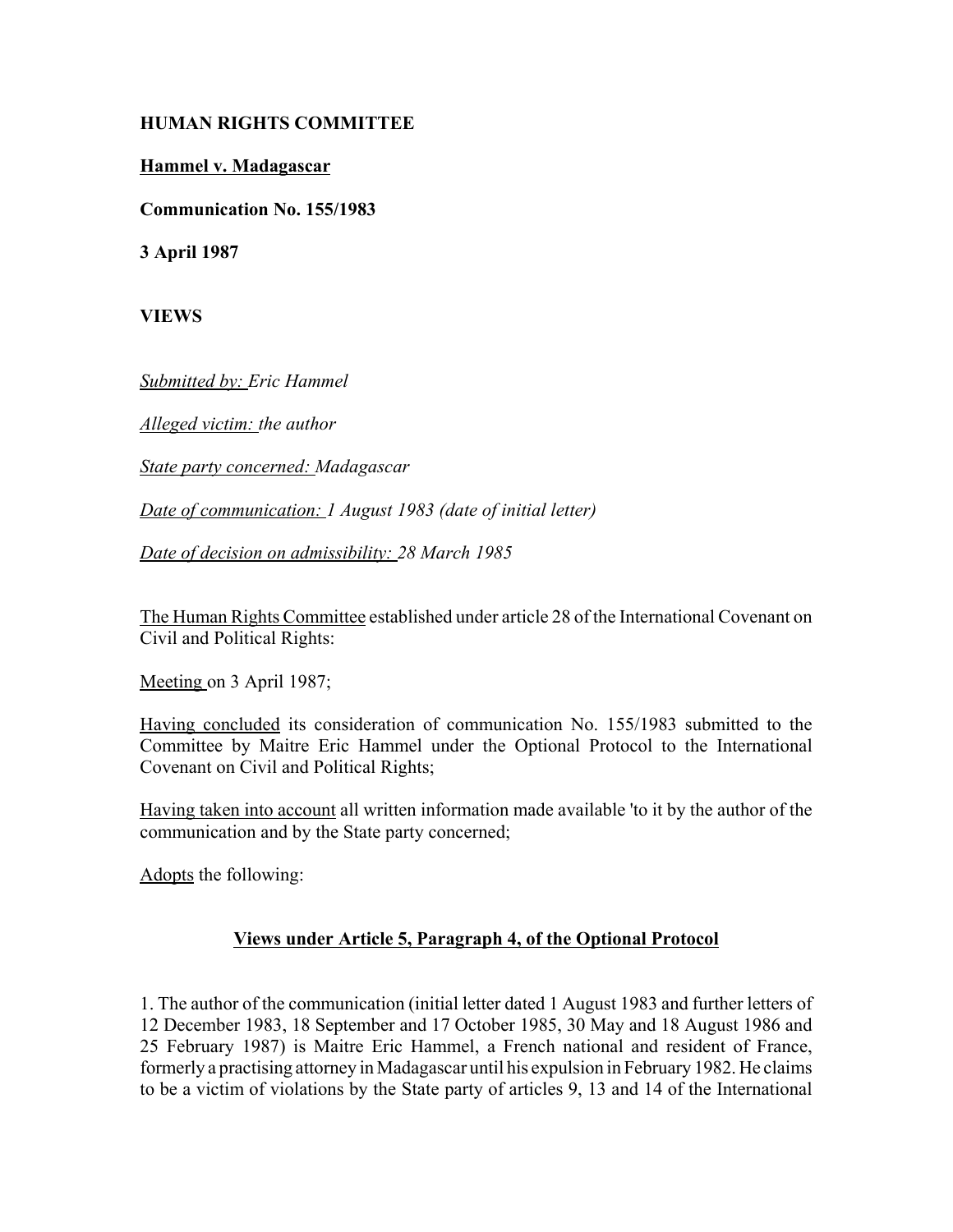Covenant on Civil and Political Rights. He also alleges a breach of article 2, paragraph 3 (b), of the Covenant.

2.1 Maitre Hammel states that he was called to the Madagascar bar in May 1963 and practised law at Antananarivo. He claims to have built up over a period of 19 years one of the best law practices in Madagascar and that he defended the principal leaders of the Malagasy political opposition as well as other political prisoners. He alleges that on two occasions, in 1980 and 1981, he was detained by DGID (Malagasy political police) and released after one day of questioning. On 8 February 1982, the political police arrested him again at his law office, kept him in incommunicado detention in a basement cell of the prison of the political police and subsequently deported him from Madagascar on 11 February 1982, giving him only two hours to pack his belongings.

2.2 With regard to the exhaustion of domestic remedies, the author alleges that on 1 March 1982 he applied to the Malagasy Ministry of the Interior for the abrogation of the expulsion order as illegal and unfounded. In the absence of any response from the Ministry, the author formally applied to the Administrative Chamber of the Supreme Court of Madagascar on 10 June 1982 requesting abrogation of the expulsion order.

2.3 The author alleges certain interference with his correspondence by the Malagasy postal services and governmental interference in various court proceedings in which he was engaged.

2.4 It is claimed that the proceedings started by the author were deliberately paralysed by the Malagasy Government in violation of domestic laws and of the International Covenant on Civil and Political Rights. In this connection the author substantiates his allegations as follows:

"Article 13: After 19 years as a member of the Madagascar bar, I was expelled from Madagascar as a French national by order of 11 February 1982, with 24 hours' notice. I was notified of the order on 11 February 1982 and there was a plane leaving at 8 p.m. I had two hours to pack my baggage at my home under surveillance by political police officers. I thus had no opportunity to avail myself of any of the remedies of appeal against the expulsion order that are provided for by law. When I later applied to the Administrative Chamber of the Supreme Court to have the expulsion order repealed, the proceedings ... were thwarted by the Government."

"Article 14, paragraph 1: The Government has prevented the courts and tribunals from reviewing and ruling on the appeals and charges I have filed ..., although the Covenant provides that everyone shall be entitled in a suit at law to a hearing by the competent tribunal."

3. By its decision of 6 April 1984, the Human Rights Committee transmitted the communication under rule 91 of the provisional rules of procedure to the State party concerned, requesting information and observations relevant to the question of admissibility of the communication. The Committee also requested the State party to forward copies of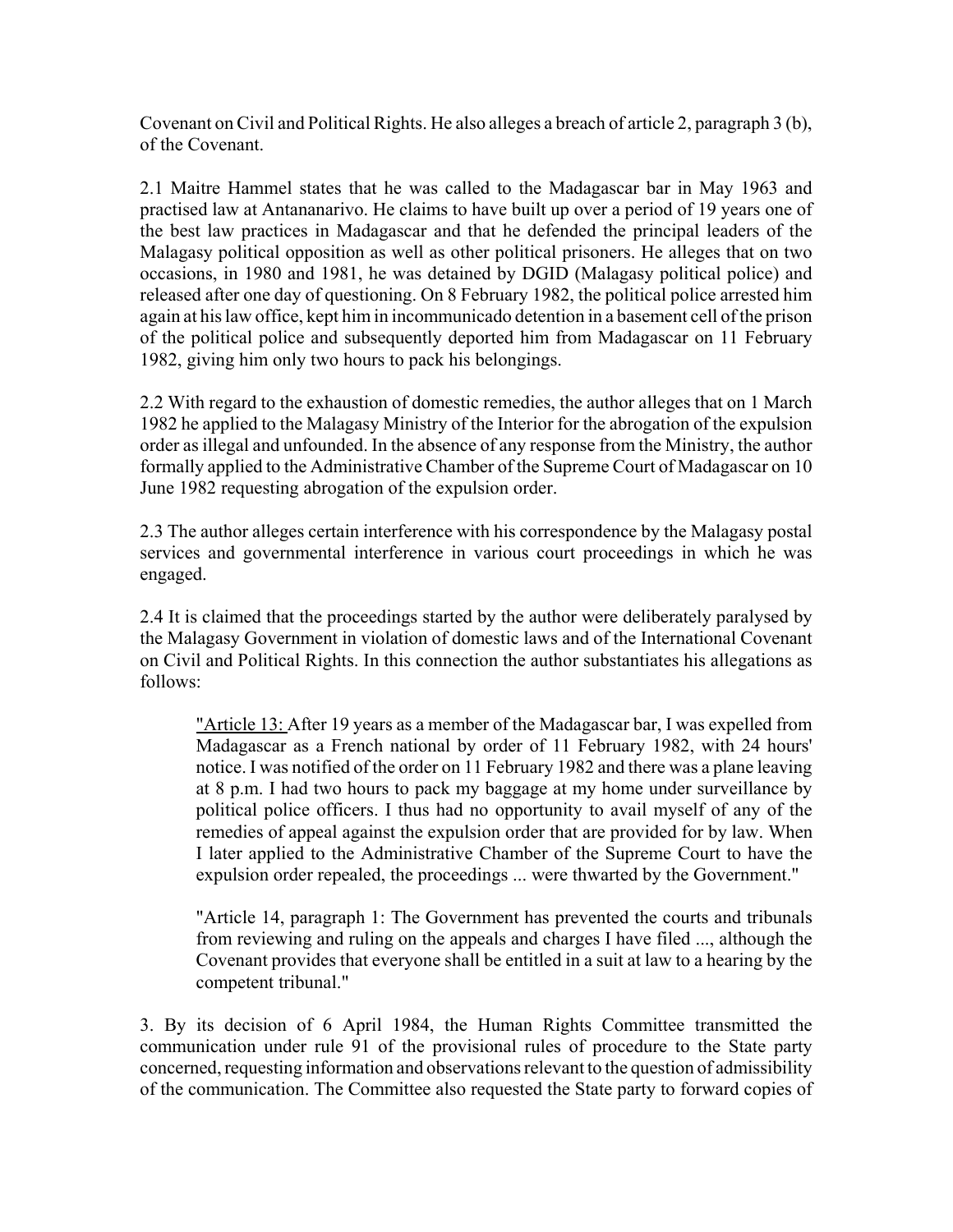any court orders or decisions relevant to the case.

4. The deadline for the State party's submission under rule 91 of the Committee's provisional rules of procedure expired on 14 July 1984. No submission was received from the State party prior to adoption of the Committee's decision on admissibility on 28 March 1985.

5.1 With regard to article 5, paragraph 2 (a), of the Optional Protocol, the Committee noted that it had not received any information that the subject-matter had been submitted to another procedure of international investigation or settlement.

5.2 With regard to article 5, paragraph 2 (b), of the Optional Protocol, the Committee was unable to conclude, on the basis of the information before it, that there were effective remedies which the alleged victim should have pursued.

6. On 28 March 1985, the Human Rights Committee decided that the communication was admissible. In accordance with article 4, paragraph 2, of the Optional Protocol, the State party was requested to submit to the Committee, within six months of the date of the transmittal to it of the decision on admissibility, written explanations or statements clarifying the matter and the remedy, if any, that might have been taken by it.

7.1 By letter dated 18 September 1985, the author submitted further clarification of the facts outlined in his original communication, in particular with respect to his arrest on 8 February and expulsion on 11 February 1982. He describes the search of his law offices carried out by the Malagasy political police on 8 February 1982 and continues:

"On the conclusion of the search, I was taken away by officers of the Malagasy political police and held in a basement cell in the Malagasy political police prison ... I was then informed that, in fact, I was suspected of being an international spy in view of my contacts and communications with Amnesty International and the Human Rights Committee since, according to the Malagasy political police, those contacts constituted the crime of international espionage. Consequently, from 8 to 11 February 1982, I was questioned solely about that alleged crime of international espionage and my contacts with the above-mentioned organizations. During that period, I was detained in the Malagasy political police prison (in an unlit, underground cell measuring 1.50 by 2.50 metres with no sanitary facilities and containing only a wooden platform on which to sleep) in the strictest solitary confinement, prohibited from contacting a fellow lawyer, the Catholic chaplain or my family and from receiving, writing or sending letters ... In the early afternoon of 11 February 1982, ... I ... was notified of the expulsion order, No. 737/82 of 11 February 1982, issued against me .... In the early evening of Thursday, 11 February 1982, I was escorted back to my home and office where I was permitted to pack my belongings under the surveillance of two officers of the Malagasy political police. However, I was forbidden to contact anyone. I was then driven to the airport at Antananarivo in a Malagasy political police (DGID) vehicle guarded by the two police officers (reinforced by four soldiers armed with sub-machine-guns) and was immediately taken on board the aircraft leaving for Paris in the late evening of 11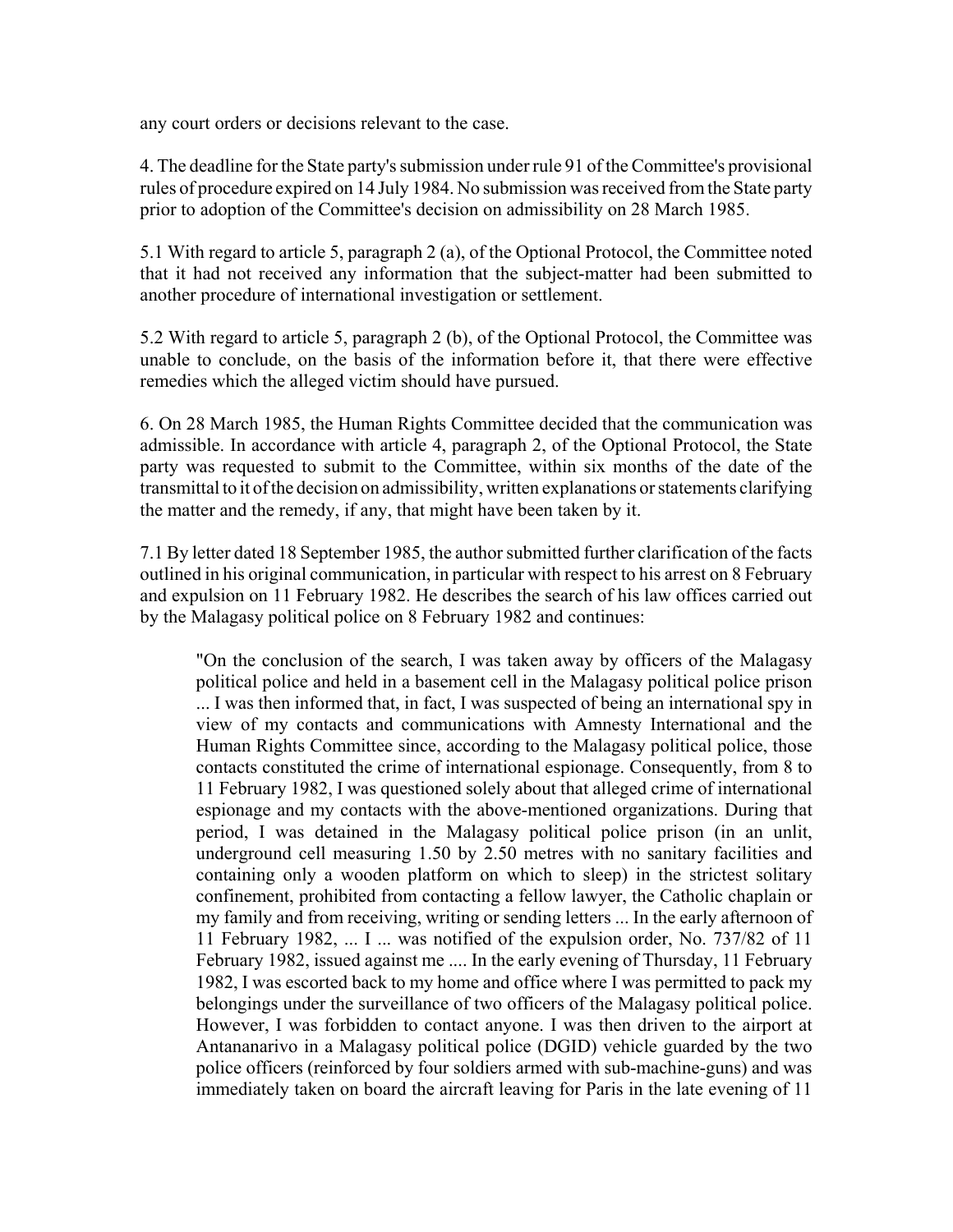February 1982. Even the representative of the French Embassy was not allowed to contact me at the airport ... Although I was arrested for so-called conspiracy, I was immediately informed that I was actually suspected of being an international spy. However, I was never indicted or brought before a magistrate on that charge."

7.2 These facts, the author alleges, also constitute a violation of article 9 of the International Covenant on Civil and Political Rights.

8.1 In its submission under article 4, paragraph 2, of the Optional Protocol, dated 27 September 1985, the State party objected to the admissibility of the communication, arguing that domestic remedies had not yet been exhausted. In particular, the State party rejected the author's allegations that the Government of Madagascar had "deliberately paralysed" (deliberement paralysees), the author's legal proceedings, stating that:

"As regards the two applications lodged with the Administrative Chamber, the application concerning the Postal Administration will be placed on the case list very shortly. The application for abrogation of the expulsion order is, however, held up at the present time because Maitre Eric Hammel has not received the last memoranda from the State. The latter were returned by the French postal service, with the envelopes marked 'not resident at the address indicated 9202'. The Court regards Maitre Eric Hammel's reply to those memoranda as essential for the settlement of the dispute ...

"These facts make it quite clear that the inquiries into the cases involving Maitre Eric Hammel have always taken a normal course without any move on the part of the Malagasy Government to interfere with them.

"Furthermore, Maitre Eric Hammel never took the trouble to find out from the court concerned what stage had been reached in the proceedings instituted by him. If he felt that the court or judge was guilty of gross professional negligence by failing to deal with his application or suit, or that there was a denial of justice, he was free to make use of the procedure for claiming damages for miscarriage of justice as provided for under articles 53 to 63 of the Malagasy Code of Civil Procedure."

8.2 As to the merits, the State party denied the alleged violation of article 13 of the Covenant, arguing that Maitre Hammel had been expelled in pursuance of a decision reached in accordance with Malagasy law, i.e., on the basis of an order from the Minister of the Interior acting pursuant to article 14 of Act No. 62-006 of 6 June 1962, which stipulates that "expulsion may be ordered by decision of the Minister of the Interior if the residence of the alien in Madagascar may give rise to a breach of the peace or threatens public security".

8.3 With respect to the requirement of article 13 that an alien subject to expulsion be allowed to submit the reasons against his expulsion and to have his case reviewed by, and be represented for the purpose before, the competent authority, the State party makes reference to articles 15 and 16 of Act No. 62-006, pursuant to which Maitre Hammel could have requested a review of his case: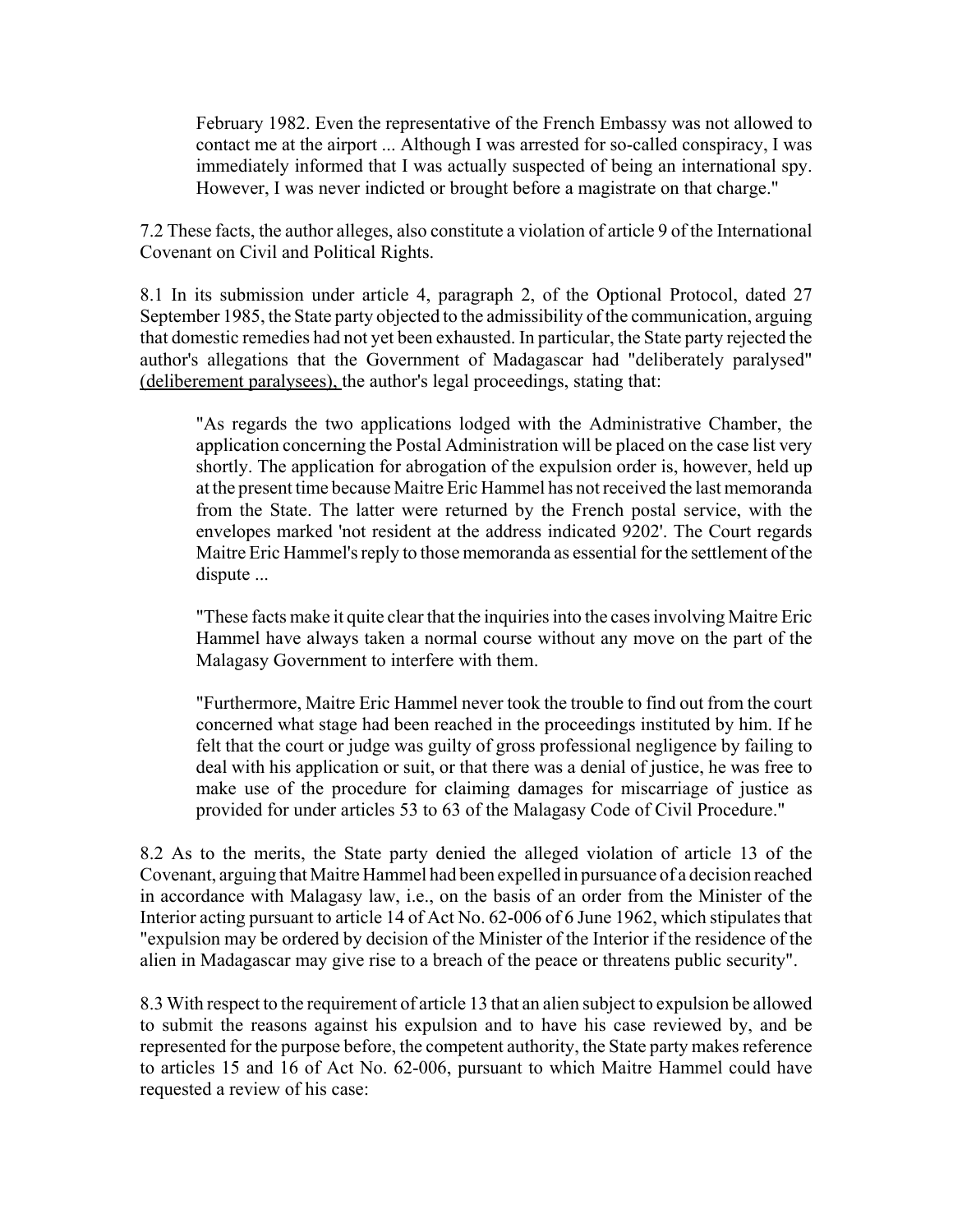"At no point, however, did Maitre Eric Hammel make any such request. He preferred to make use of the administrative remedy and to apply to the Minister of the Interior. In the absence of any response on the part of the latter, he took his case directly to the Administrative Chamber of the Supreme Court where he was able to make his submissions for the defence without restriction. Under Malagasy administrative case law, the Administrative Chamber of the Supreme Court is competent to question the lawfulness of an expulsion measure not only from the legal standpoint but also from the standpoint of the material facts on the grounds of which the Administration took the measure."

8.4 Concerning the alleged violation of the provisions of article 2, paragraph 3 (b), and of article 14, paragraph 1, of the Covenant, the State party notes:

"This accusation is unfounded and is not substantiated by any evidence. It is not part either of the principles or of the practice of the Malagasy Government to obstruct the course of justice in any way. Not for the first time, or for the last, has an administrative act been the subject of appeal and the Administrative Chamber of the Supreme Court had before it an application for the abrogation of an administrative decision. Since attaining independence, the Malagasy State has always upheld the principle of legality and the subordination of the Administration to the law. The Administrative Chamber was established with a view to ensuring supervision of administrative acts; it has not hesitated to order the annulment of irregular measures on a number of occasions."

9.1 In his comments, dated 17 October 1985, the author denies the State party's assertion that he had the possibility of challenging his expulsion before a special commission provided for by Act No. 62-006. After reiterating the circumstances of his arrest and detention, the author indicates that early in the afternoon of 11 February 1982 he was taken from his cell to the offices of the political police, where he was served a notification of his expulsion. He continues:

"I was then taken back to the cell, from which I was removed again at about 6 p.m. and taken home under the supervision of two inspectors of the political police to pack my bags and then taken by the same inspectors, assisted by four soldiers armed with sub-machine-guns, to the airport and placed directly aboard the aircraft about to take off for Paris. In addition, the expulsion order notified to me on Thursday, 11 February 1982, at 2 p.m. provided for a deadline of 24 hours, which was thus to expire on Friday, 12 February at 2 p.m. There is a flight to France on Thursdays at 8 p.m. and another on Saturdays at 8 p.m. I was taken manu millitari to the aircraft on Thursday, 11 February, but it would obviously have been impossible for me to take the Saturday flight since the expulsion deadline was 2 p.m. on Friday. It was thus materially impossible for me, as a result of the arrangements made by the political police, to use the remedies provided for by Act No. 62-006, since the period of eight days provided for by that Act would have ended on 19 February 1982 at 2 p.m., whereas the deadline for expulsion was 2 p.m. on 12 February 1982, and I was officially placed aboard the aircraft by the political police on the evening of 11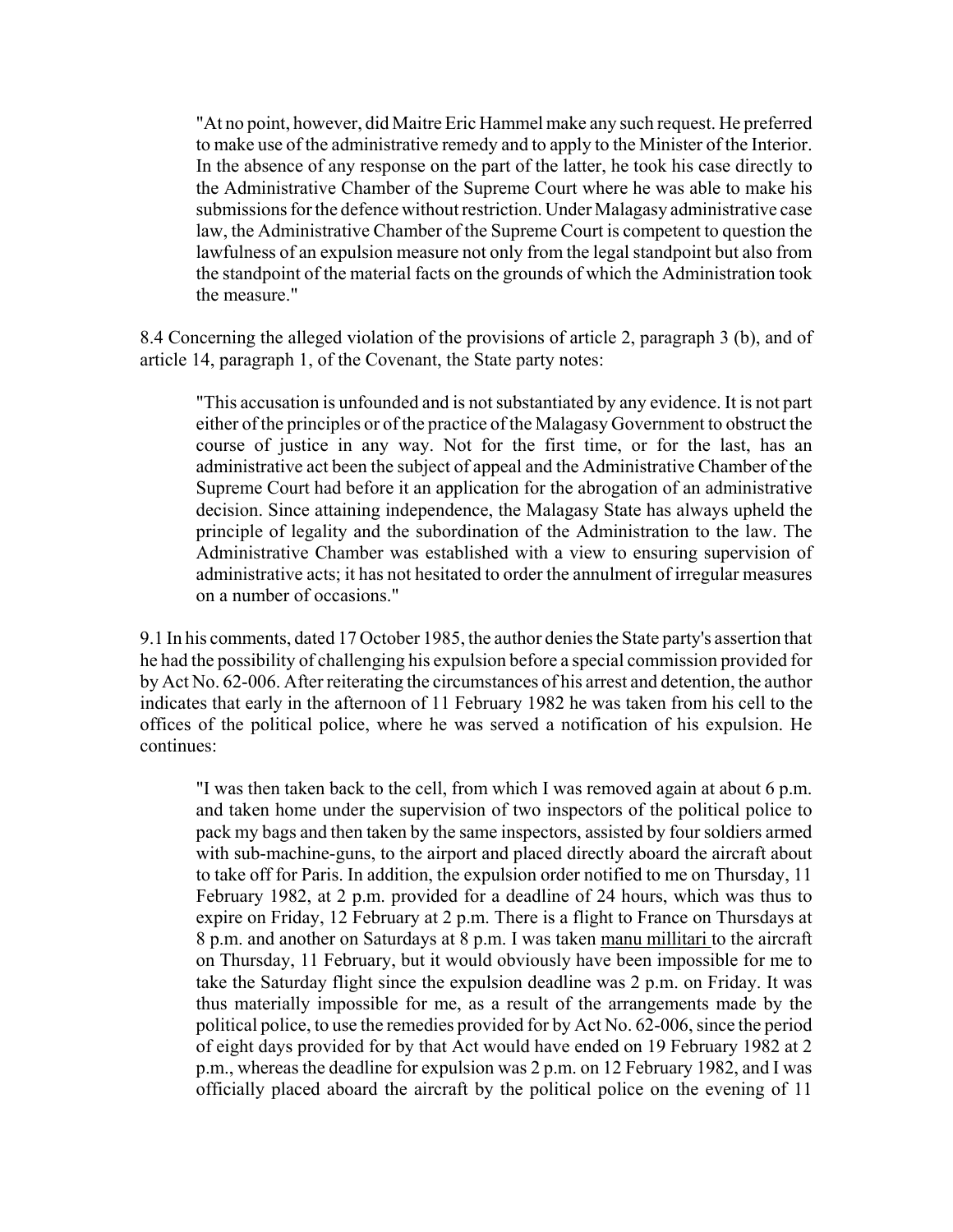February 1982 and prevented from communicating with anybody whatsoever from the notification of the expulsion until my departure. The arrangements made by the Malagasy political police had precisely the purpose of preventing me from making use of the remedies against expulsion."

9.2 Finally, with respect to the State party's assertion that the proceedings were delayed by the author's change of address in France, Maitre Hammel encloses as evidence copies of seven registered letters with his letterhead and exact address (including a specific indication as to his change of address), four of which are addressed to the President of the Administrative Chamber of the Supreme Court (dated 17 January 1983, 7 April 1983, 2 April 1985 and 10 April 1985) and three addressed to the Dean of the Examining Magistrates of the Antananarivo Court (dated 12 December 1982, 7 April 1983 and 2 April 1985). Maitre Hammel alleges that all of these letters have remained unanswered, in some cases for more than three years, and he concludes that:

"From the end of 1982 or the beginning of 1983, the relevant branches of the Malagasy judiciary had my exact address and could have sent me or informed me of any documents, but have done nothing ... These letters are, moreover, requests for information concerning the proceedings in progress and the argument of the Malagasy party that I had never taken the trouble to find out what stage had been reached in the proceedings is thus negated by this evidence which shows, on the contrary, that the Malagasy judiciary was not prepared to inform me of the stage reached in the proceedings I had instituted."

10. In its further observations under article 4, paragraph 2, dated 13 January 1986, the State party again rejects the author's contention that the Government of Madagascar tried to paralyse the judicial proceedings commenced by him and reaffirms the independence of the Malagasy judiciary. According to the State party, the procedural delays in the case are attributable to the fact that the author is outside Madagascar.

11. In an interim decision dated 2 April 1986 the Human Rights Committee, noting the State party's observation that Maitre Hammel could have sought review of the expulsion order pursuant to Act No. 62-006, requested the author to clarify further why he did not pursue this remedy from France during the week from 12 to 19 February 1982, i.e. within the time-limit provided for in the law.

12. In a reply dated 30 May 1986 Maitre Hammel explains that article 15 of Act No. 62-006 provides for an administrative or voluntary remedy in respect of a contested decision. This, he states, involves the lodging of an appeal with the authorities calling for an administrative review of the decision in question and, under Malagasy law, has the effect of staying execution of the decision, since the aim is to bring about a review of the decision, with a view to its repeal before it is put into effect.. The administrative appeal thus provides that the individual concerned is brought before and is heard by a special commission, which gives an opinion, with the final ruling being made by the Minister of the Interior. Once the expulsion has been carried out, the possibility of being heard by the commission no longer exists. Because of the circumstances of his detention and the rapidity of his expulsion, the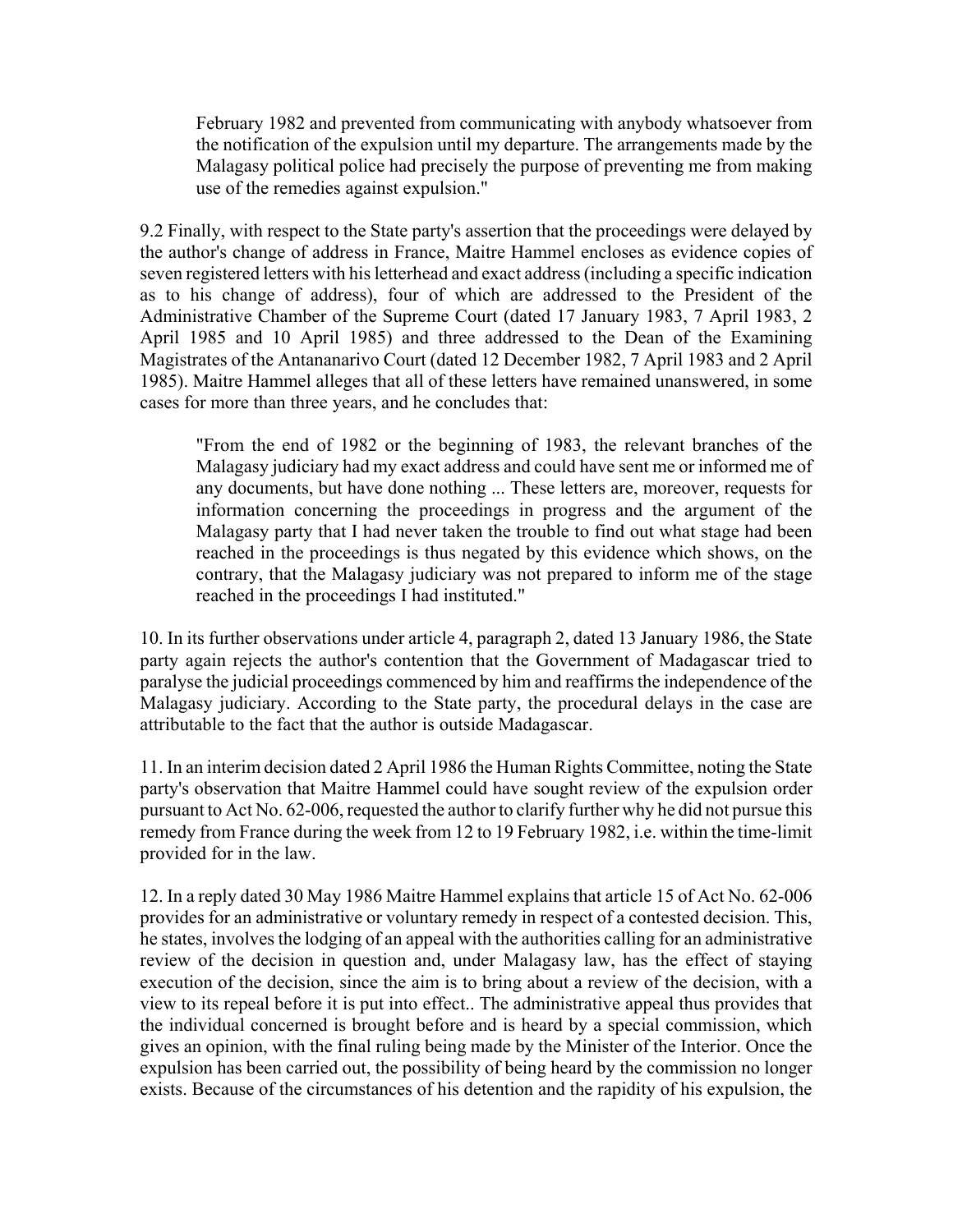author states, he was unable to lodge an appeal under Act No. 62-006 before he was expelled on 11 February 1982. Upon his arrival in France on 12 February 1982, he adds, an appeal under Act No. 62-006 had become pointless, as he could no longer be brought before and heard by the commission. Consequently, he opted for contentious appeal before the Administrative Chamber of the Supreme Court to obtain the cancellation of the expulsion order.

13.1 In its interim decision the Committee also requested the State party "to indicate when the proceedings lodged by Maitre Eric Hammel before the Administrative Chamber of the Supreme Court' are expected to be concluded, if pursued in a timely fashion by the parties" and "further to inform the Committee as to the reasons for Maitre Eric Hammel's expulsion at such short notice, without his being able to seek review of the decision to expel him prior to his expulsion."

13.2 By note of 5 July 1986 the State party informed the Committee that a ruling on Maitre Hammel's application requesting the cancellation of the expulsion order should be made in July 1986. With regard to the urgency of the enforcement of the expulsion order, the State party submits that, under Malagasy legislation, an order for the expulsion of an alien may be enforced at short notice, that the Minister of the Interior is alone responsible for deciding how soon an expulsion order will be enforced, that a unilateral decision by the Administration is enforceable as soon as it has been signed, and that Maitre Hammel's expulsion was linked to a case of conspiracy against the security of the State tried in January 1982.

14. In a letter dated 20 August 1986 the author commented on the State party's reply to the interim decision as follows:

"The Malagasy State acknowledges having expelled me with such haste that I was prevented from pursuing the remedies provided for by law ... The Malagasy State maintains that I was expelled for having been involved in a plot in January 1982 ... I was in fact arrested allegedly because of this plot, but on my arrival at the political police prison I was informed that I had been arrested on those alleged grounds only in order that I might be detained without limitation of time in the political police prison and that in fact I had been charged with international espionage because of my contacts with Scan MacBride, Chairman of the International Executive Committee of Amnesty International, and with the Human Rights Committee in Geneva ..."

The author further claims that already in February 1980 the, chief of the political police, in the presence of witnesses, threatened him with expulsion for "having defended persons accused of political offences and having obtained their discharge ... I was summoned on 1 March 1980 ... by the political police and questioned the whole day, before being released in the evening. I was again summoned by the political police on 4 November 1980 and questioned the whole day before being released."

15. In a further submission dated 13 January 1987 the State party, commenting on the author's allegations, observes that "Maitre Hammel continues to make deceitful and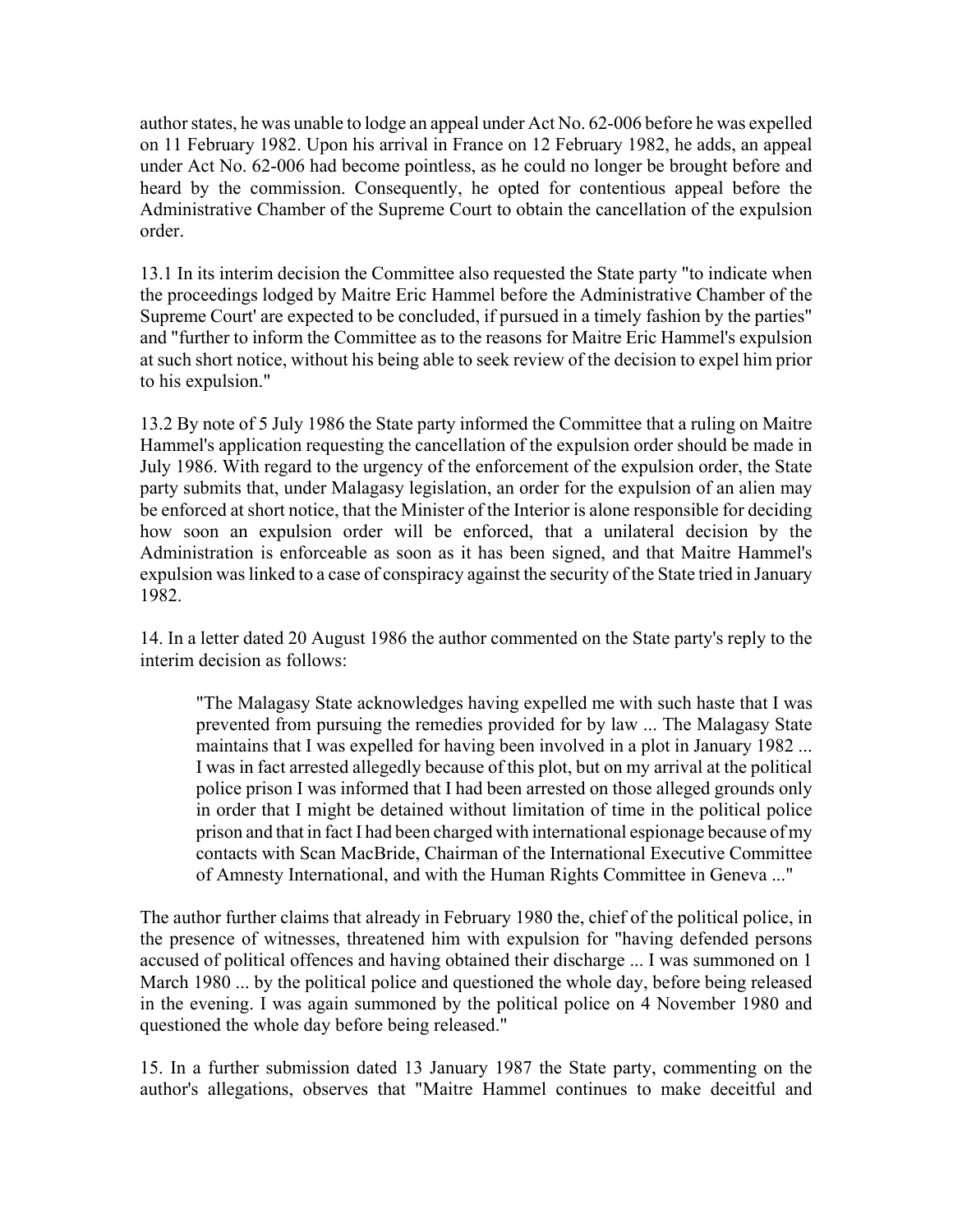tendentious assertions with the intention of discrediting the Malagasy Government and judicial authorities." The State party also enclosed a copy of the text of the decision of the Administrative Chamber of the Supreme Court of Madagascar, dated 13 August 1986. As to the grounds for Maitre Hammel's expulsion, the Court observes inter alia as follows:

"Whereas it is apparent from the investigation that Mr. Eric Hammel, making use both of his status as a corresponding member of Amnesty International and of the Human Rights Committee [sic] at Geneva, and as a barrister, of his own free will took the liberty of discrediting Madagascar by making assertions of such gravity that they should have been upheld by irrefutable evidence; whereas this has not always been the case; whereas this is also true of the assertion in his most recent memorandum that the camp of Tsiafaha, situated approximately 20 km south of Antananarivo on the Antsirabe road is obviously a camp for political prisoners, although the person in question has not been able to supply the slightest proof for his allegations that any internment has actually taken place; whereas, in addition, it is apparent from the documents in the case file that the applicant did not fail to inform his acquaintances abroad of the situation in Madagascar, blackening it to his convenience, without any concern for the difficult environment prevailing in the country, regardless of any assessment of the nature of the regime itself.

"Whereas conduct of this type was per se incompatible with the status of. an alien and gave rise to the greatest suspicions as to the applicant's real intentions; whereas the Minister of the Interior was therefore right to have considered it his duty to proceed to the expulsion of Mr. Eric Hammel, in so far as his continued presence in Madagascar would have disturbed public order and security."

The court therefore rejected Maitre Hammel's application to quash the expulsion order of 11 February 1982 and ordered him to pay costs.

16. In a further letter of 25 February 1987, the author observes that the State party has failed to give any valid reasons for his expulsion and none whatever for such urgency on the grounds of national security as could have justified immediate execution of the expulsion order. He emphasizes the relevance of his prior allegation that the chief of the political police threatened him with expulsion in 1980 because of his human rights activities and states that, in spite of such intimidation and two arrests by the political police in 1980, he pursued his profession as a human rights lawyer. He denies the State party's submission that he made false assertions about conditions in Madagascar, in particular at the camp of Tsiafaha, but admits that he saw it as his duty to bring to the attention of Amnesty International the conditions at Tsiafaha camp, which he considered violative of human rights. He further states that the General Assembly of Malagasy Lawyers, in a resolution of 3 April 1982, protested against the conditions of his arrest and expulsion.

17. The Human Rights Committee has considered the present communication in the light of all information made available to it by the parties, as provided in article 5, paragraph 1, of the Optional Protocol. Before adopting its views, the Committee took into consideration the State party's late objection to the admissibility of the communication, but the Committee can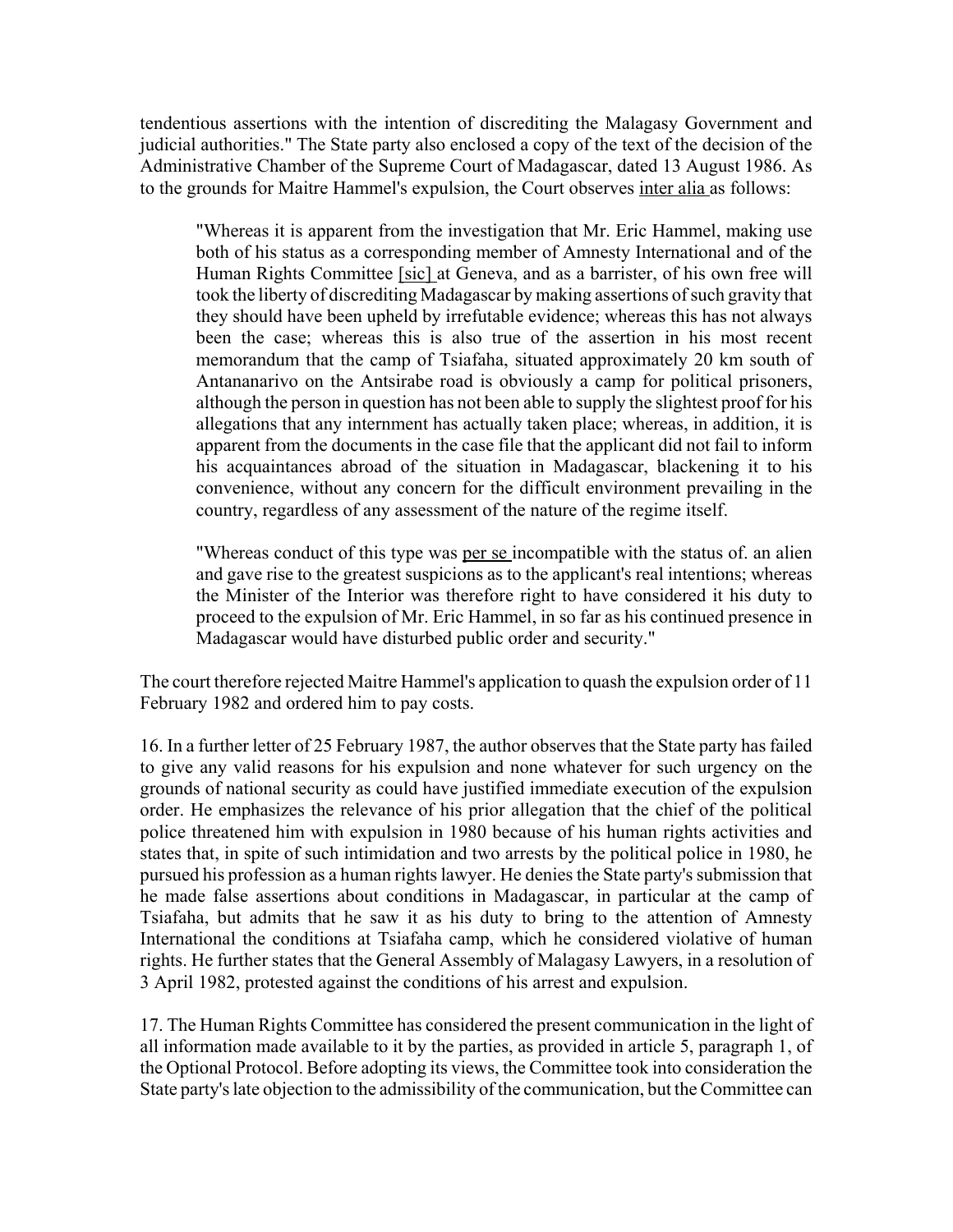see no justification for reviewing its decision on admissibility on the basis of the State party's contention that the author had not exhausted domestic remedies. It is clear that the author was expelled in circumstances which excluded an effective remedy .under Act No. 62-006. The processing of the author's subsequent applications from France by registered communications to obtain the repeal of the expulsion order was delayed for over four years and, thus, was unreasonably prolonged in the sense of article 5, paragraph 2 (b), of the Optional Protocol.

18.1 The Committee therefore decides to base its views on the following facts which are undisputed or have not been refuted by the State party.

18.2 Maitre Hammel is a French national and resident of France, formerly a practising attorney in Madagascar for 19 years until his expulsion on 11 February 1982. In February 1980 he was threatened with expulsion and was detained and interrogated on 1 March and' again on 4 November 1980 in this connection. On 8 February 1982, he was arrested at his law office in Antananarivo by the Malagasy political police, who took him to a basement cell in the Malagasy political prison and kept him in incommunicado detention until 11 February 1982 when he was notified of an expulsion order against him issued on that same date by the Minister of the Interior. At that time he was taken under guard to his home where he had two hours to pack his belongings. He was deported on the same evening to France, where he arrived on 12 February 1982. He was not indicted nor brought before a magistrate on any charge; he was not afforded an opportunity to challenge the expulsion order prior to his expulsion. The proceedings concerning his subsequent application to have the expulsion order revoked ended with the decision of the Administrative Chamber of the Supreme Court of Madagascar, dated 13 August 1986, in which the Court rejected Maitre Hammel's application and found the expulsion order valid on the grounds that Maitre Hammel allegedly made 'use both of his status as a corresponding member of Amnesty International and of the Human Rights Committee [sic] at Geneva, and as a barrister' to discredit Madagascar.

19.1 In this context, the Committee observes that article 13 of the Covenant provides, at any rate, that an alien lawfully in the territory of a State party 'may be expelled therefrom only in pursuance of a decision reached in accordance with law and shall, except where compelling reasons of national security otherwise require, be allowed to submit the reasons against his expulsion and to have his case reviewed by, and be represented for the purpose before, the competent authority or a person or persons especially designated by the competent authority'.

19.2 The Committee notes that, in the circumstances of the present case, the author was not given an effective remedy to challenge his expulsion and that the State party has not shown that there were compelling reasons of national security to deprive him of that remedy. In formulating its views the Human Rights Committee also takes into account its general comment 15 (27), a/ on the position of aliens under the Covenant, and in particular points out that "an alien must be given full facilities for pursuing his remedy against expulsion so that this right will in all the circumstances of his case be an effective one".